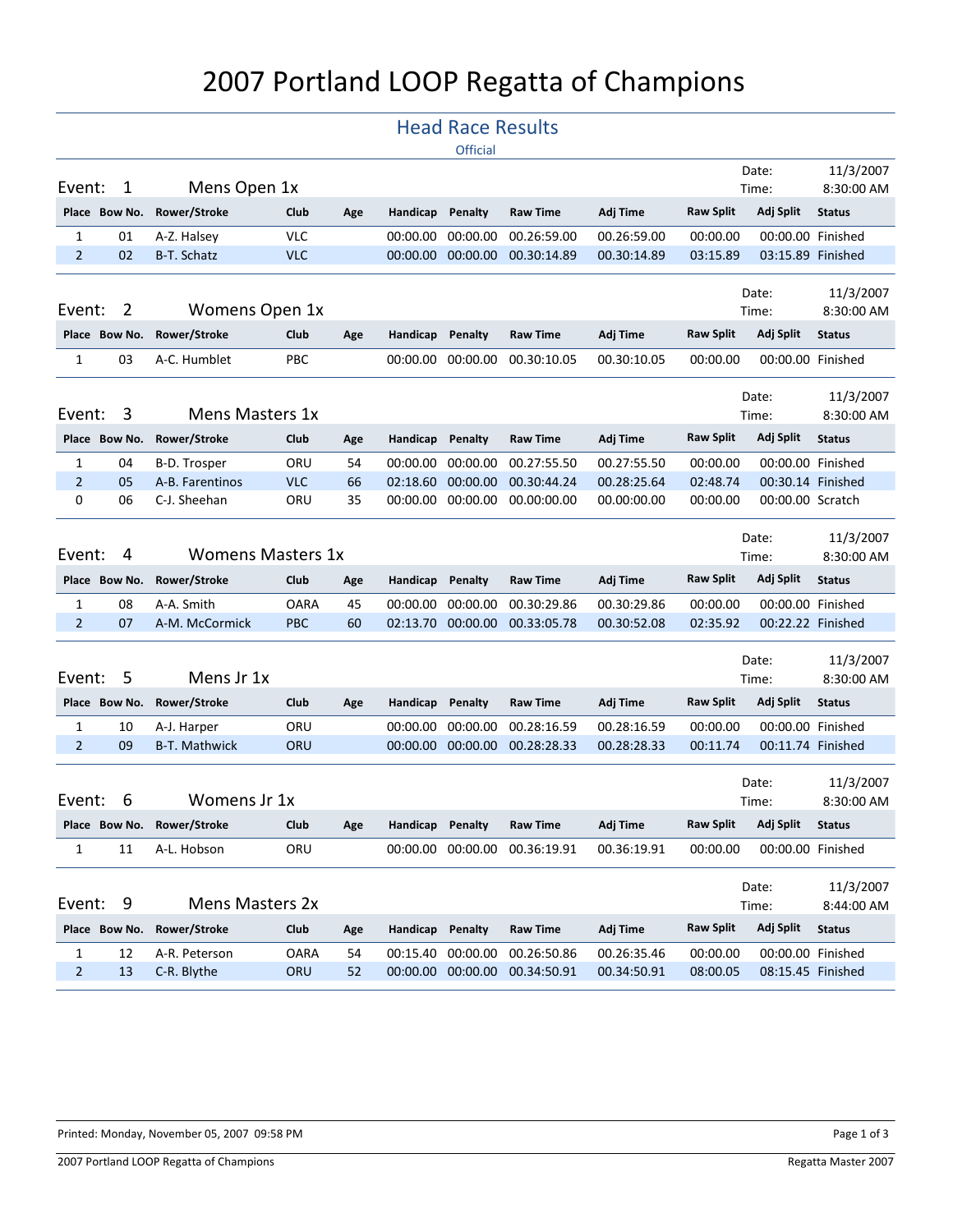## Head Race Results Official

|                   |               |                         |                           |     |                      |                      |                            |                            |                      | Date:                                  | 11/3/2007               |
|-------------------|---------------|-------------------------|---------------------------|-----|----------------------|----------------------|----------------------------|----------------------------|----------------------|----------------------------------------|-------------------------|
| Event:            | 11            | Mixed Open 2x           |                           |     |                      |                      |                            |                            |                      | Time:                                  | 8:45:00 AM              |
|                   | Place Bow No. | Rower/Stroke            | Club                      | Age | Handicap             | Penalty              | <b>Raw Time</b>            | Adj Time                   | <b>Raw Split</b>     | Adj Split                              | <b>Status</b>           |
| $\mathbf{1}$      | 15            | B-S. Edwards            | <b>UNF</b>                |     | 00:00.00             | 00:00.00             | 00.26:58.13                | 00.26:58.13                | 00:00.00             | 00:00.00 Finished                      |                         |
| $\overline{2}$    | 14            | A-S. Donahue            | ORU                       |     | 00:00.00             | 00:00.00             | 00.28:24.14                | 00.28:24.14                | 01:26.01             | 01:26.01 Finished                      |                         |
|                   |               |                         |                           |     |                      |                      |                            |                            |                      | Date:                                  | 11/3/2007               |
| Event:            | 12            | Mens Jr 2x              |                           |     |                      |                      |                            |                            |                      | Time:                                  | 8:45:00 AM              |
|                   | Place Bow No. | Rower/Stroke            | Club                      | Age | Handicap             | <b>Penalty</b>       | <b>Raw Time</b>            | Adj Time                   | <b>Raw Split</b>     | Adj Split                              | <b>Status</b>           |
| $\mathbf{1}$      | 16            | A-N. Sipe               | ORU                       |     | 00:00.00             | 00:00.00             | 00.33:05.02                | 00.33:05.02                | 00:00.00             | 00:00.00 Finished                      |                         |
|                   |               |                         |                           |     |                      |                      |                            |                            |                      |                                        |                         |
| Event:            | 18            | Mixed Open 4+           |                           |     |                      |                      |                            |                            |                      | Date:                                  | 11/3/2007<br>9:00:00 AM |
|                   |               |                         |                           |     |                      |                      |                            |                            |                      | Time:<br>Adj Split                     |                         |
|                   | Place Bow No. | Rower/Stroke            | Club                      | Age | Handicap             | <b>Penalty</b>       | <b>Raw Time</b>            | Adj Time                   | <b>Raw Split</b>     |                                        | <b>Status</b>           |
| $\mathbf{1}$      | 17            | A-H. Miller             | <b>OARA</b>               |     | 00:00.00             | 00:00.00             | 00.32:40.92                | 00.32:40.92                | 00:00.00             | 00:00.00 Finished                      |                         |
|                   |               |                         |                           |     |                      |                      |                            |                            |                      | Date:                                  | 11/3/2007               |
| Event:            | 19            | Mens Masters 4+         |                           |     |                      |                      |                            |                            | Time:                |                                        | 9:00:00 AM              |
|                   | Place Bow No. | Rower/Stroke            | Club                      | Age | Handicap             | <b>Penalty</b>       | <b>Raw Time</b>            | Adj Time                   | <b>Raw Split</b>     | Adj Split                              | <b>Status</b>           |
| $\mathbf{1}$      | 19            | A-J. Kratochvil         | <b>WRC</b>                | 60  | 00:54.60             | 00:00.00             | 00.28:10.73                | 00.27:16.13                | 00:00.00             | 00:00.00 Finished                      |                         |
| $\overline{2}$    | 18            | A-D. Urey               | <b>CRC</b>                | 54  | 00:00.00             | 00:00.00             | 00.29:50.76                | 00.29:50.76                | 01:40.03             | 02:34.63 Finished                      |                         |
|                   |               |                         |                           |     |                      |                      |                            |                            |                      |                                        |                         |
|                   |               |                         |                           |     |                      |                      |                            |                            |                      |                                        |                         |
|                   |               |                         |                           |     |                      |                      |                            |                            |                      | Date:                                  | 11/3/2007               |
| Event:            | 21            | Mens College Club 4+    | Club                      |     |                      |                      |                            |                            | <b>Raw Split</b>     | Time:<br>Adj Split                     | 9:00:00 AM              |
|                   | Place Bow No. | Rower/Stroke            |                           | Age | Handicap             | Penalty              | <b>Raw Time</b>            | Adj Time                   |                      |                                        | <b>Status</b>           |
| $\mathbf{1}$      | 20            | A-R. Vanderweile        | <b>PUC</b>                |     | 00:00.00             | 00:00.00             | 00.31:06.84                | 00.31:06.84                | 00:00.00             | 00:00.00 Finished                      |                         |
|                   |               |                         |                           |     |                      |                      |                            |                            |                      | Date:                                  | 11/3/2007               |
| Event:            | 23            | Mens Jr $4+$            |                           |     |                      |                      |                            |                            |                      | Time:                                  | 9:00:00 AM              |
|                   | Place Bow No. | Rower/Stroke            | Club                      | Age | Handicap             | Penalty              | <b>Raw Time</b>            | Adj Time                   | <b>Raw Split</b>     | Adj Split                              | <b>Status</b>           |
| $\mathbf{1}$      | 21            | A-T. Golberg            | <b>VLC</b>                |     | 00:00.00             | 00:00.00             | 00.26:43.00                | 00.26:43.00                | 00:00.00             | 00:00.00 Finished                      |                         |
|                   |               |                         |                           |     |                      |                      |                            |                            |                      |                                        |                         |
| Event:            | 24            |                         |                           |     |                      |                      |                            |                            |                      | Date:                                  | 11/3/2007               |
|                   |               | Womens Jr 4+            |                           |     |                      |                      |                            |                            | <b>Raw Split</b>     | Time:                                  | $9:00:00$ AM            |
|                   | Place Bow No. | Rower/Stroke            | Club                      | Age | Handicap             | <b>Penalty</b>       | <b>Raw Time</b>            | Adj Time                   |                      | Adj Split                              | <b>Status</b>           |
| 1                 | 23            | A-J. Zechmann           | <b>OARA</b>               |     | 00:00.00<br>00:00.00 | 00:00.00<br>00:00.00 | 00.32:09.79<br>00.38:33.81 | 00.32:09.79                | 00:00.00<br>06:24.02 | 00:00.00 Finished<br>06:24.02 Finished |                         |
| $\overline{2}$    | 22            | A-E. Rose               | <b>VLC</b>                |     |                      |                      |                            | 00.38:33.81                |                      |                                        |                         |
|                   |               |                         |                           |     |                      |                      |                            |                            |                      | Date:                                  | 11/3/2007               |
| Event:            | 25            | Mens Championship 8+    |                           |     |                      |                      |                            |                            |                      | Time:                                  | 9:30:00 AM              |
|                   | Place Bow No. | Rower/Stroke            | Club                      | Age | Handicap             | <b>Penalty</b>       | <b>Raw Time</b>            | Adj Time                   | <b>Raw Split</b>     | Adj Split                              | <b>Status</b>           |
| $\mathbf{1}$<br>2 | 24<br>25      | A-W. Crothers<br>A-A. C | <b>UOW</b><br><b>OSUC</b> |     | 00:00.00<br>00:00.00 | 00:00.00<br>00:00.00 | 00.20:24.13<br>00.21:12.95 | 00.20:24.13<br>00.21:12.95 | 00:00.00<br>00:48.82 | 00:00.00 Finished<br>00:48.82 Finished |                         |